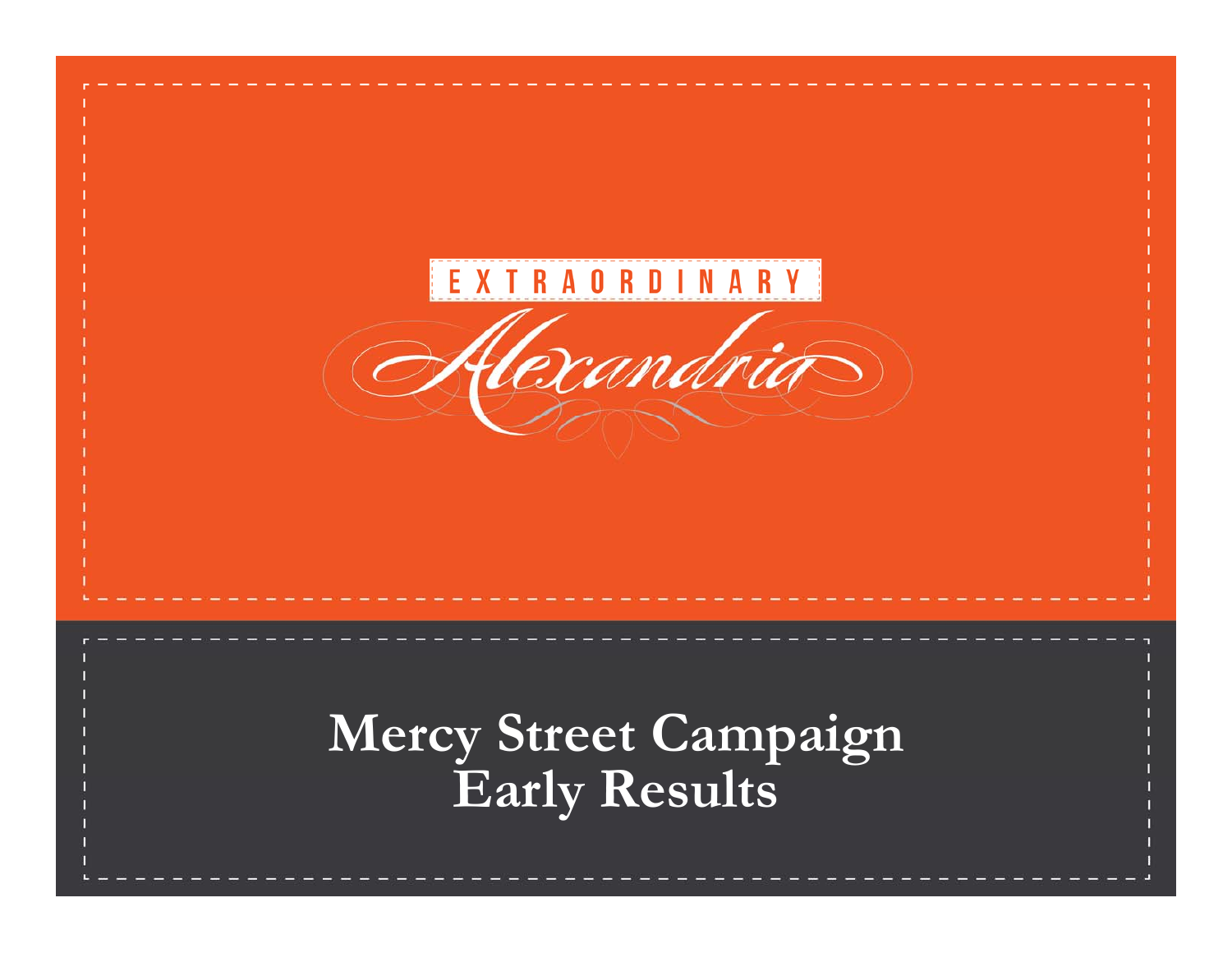

### **From PBS**

- More than 5.7 million viewers watched the January 17 premiere
- •Series has been streamed 2 million times
- • Trended nationally on Twitter during the premiere and during the third and sixth episodes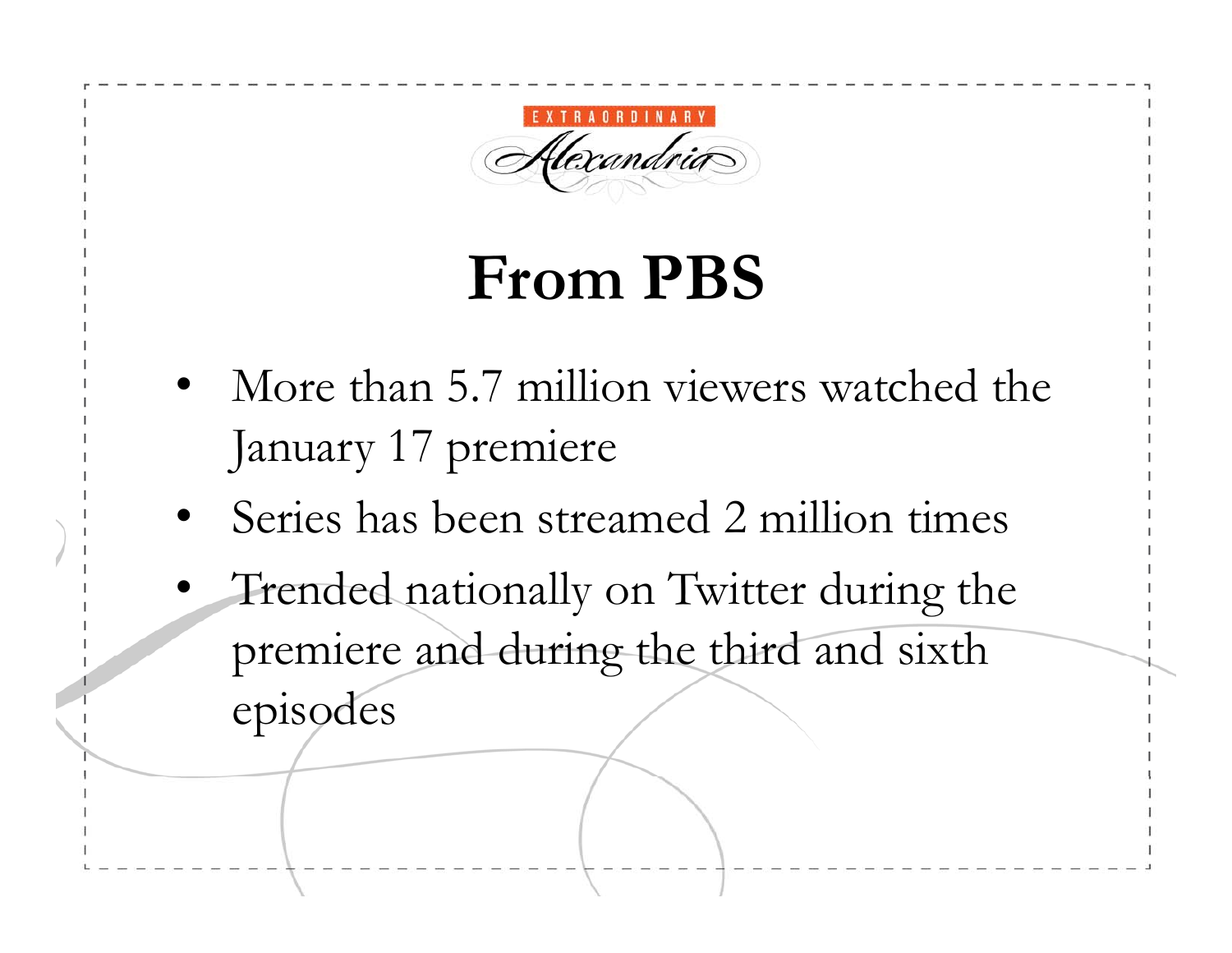flexandria

### **From PBS**

- #2 most social broadcast drama on TV during premiere episode
- • More than 600,000 unique visitors on Mercy Street website on PBS.org
- Hundreds of high profile national press hits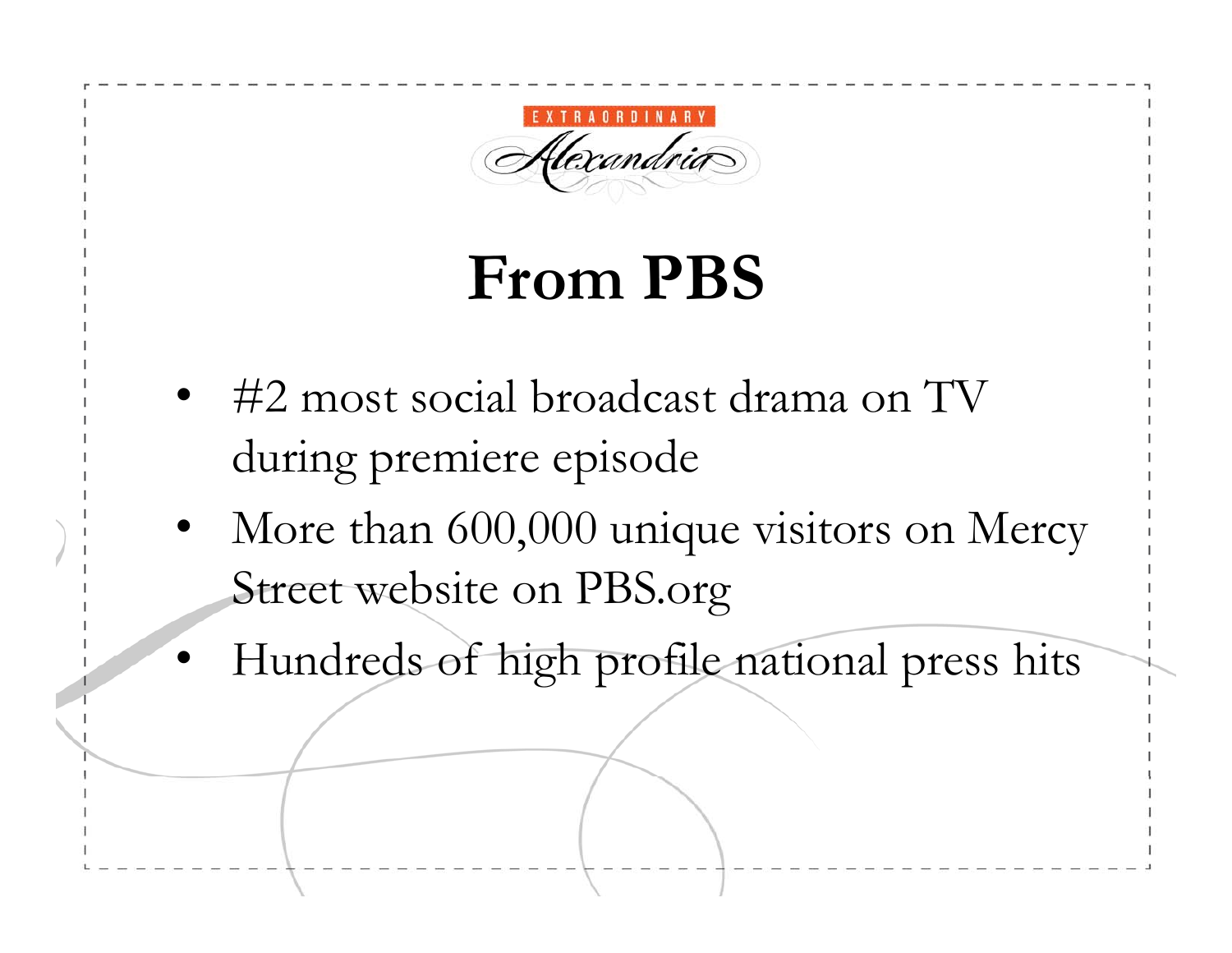Uexandria

- 142 press hits so far about Alexandria's Mercy Street-inspired experiences
- Over 57,000 visits to Visit Alexandria Mercy Street content on our site through February
- 22% increase in visits to our overall website from outside the region
- 1 million Twitter impressions during 6 days of live tweeting; engagement up 60% on these days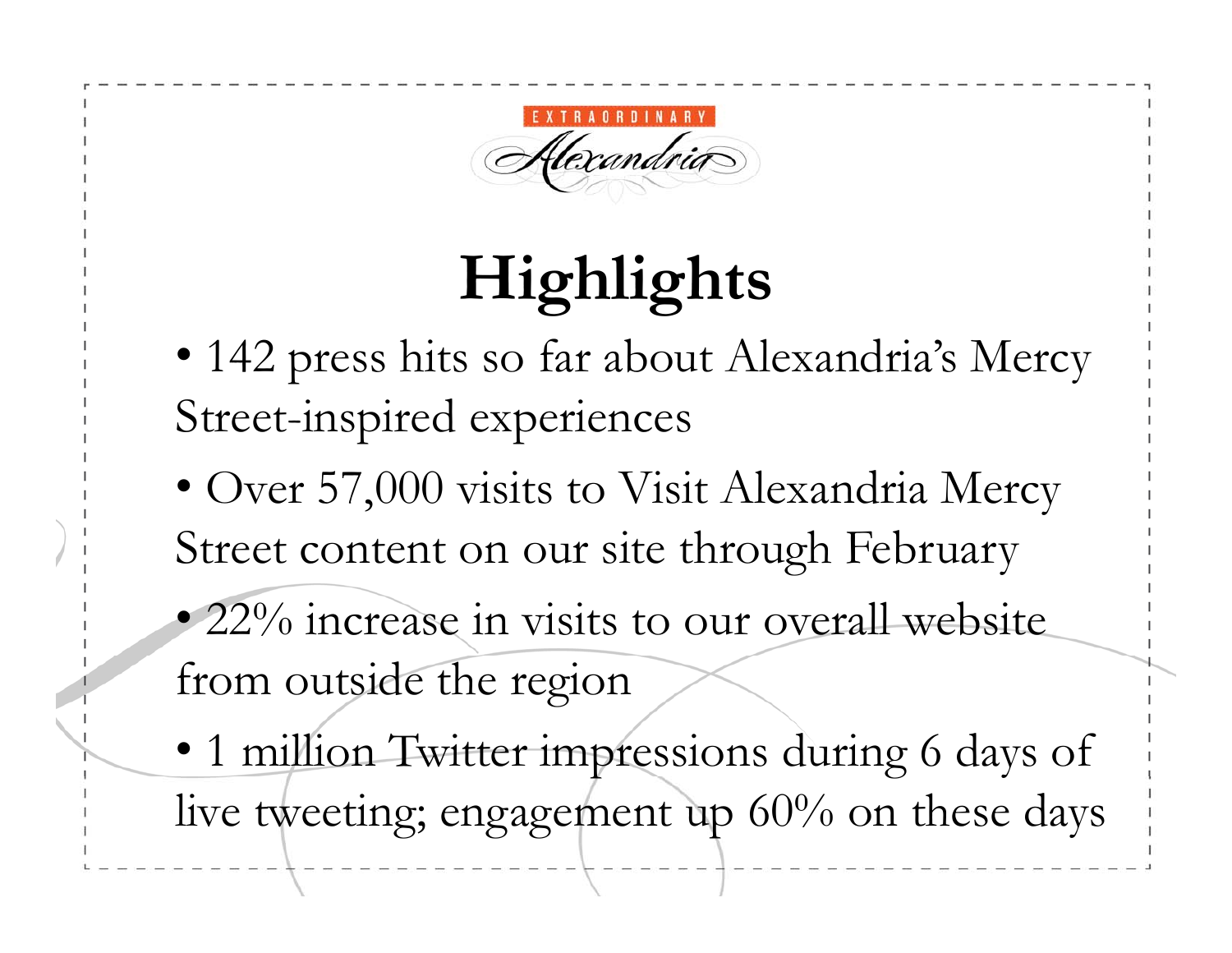

- 27% increase in physical Visitor Center visits in February 2016
- Key to the City Museum Pass sales at Visitor Center  $+375%$  in February over previous year
- 266% increase in visitor guide requests during show's run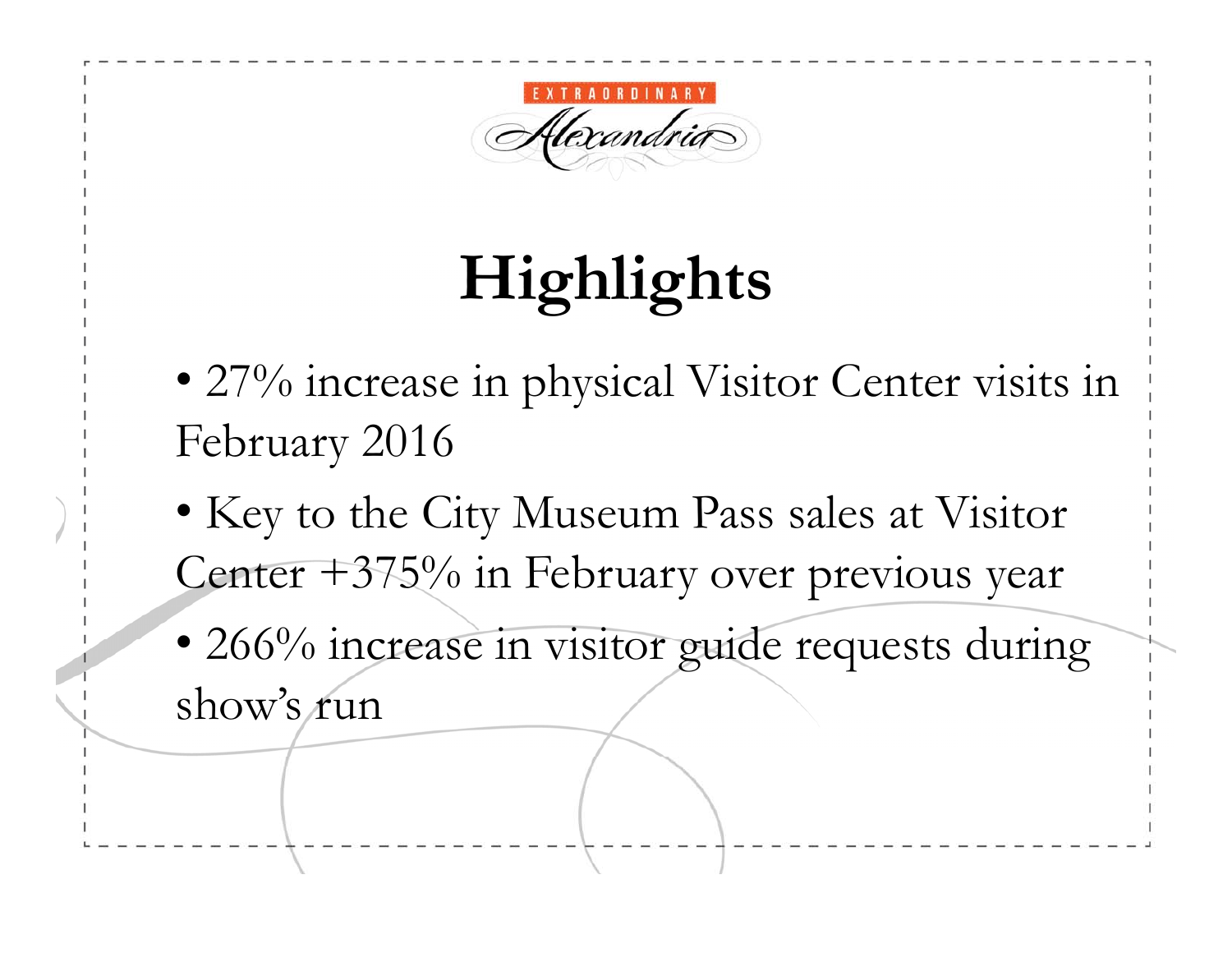

- In February, Carlyle House attendance was up 158% over last year. 75-80% of people say that Mercy Street influenced decision to visit
- Athenaeum hosted Mercy Street related events, had best February ever in attendance
- Majority of visitors to Black History Museum in February and about half at Lyceum were influenced to visit by Mercy Street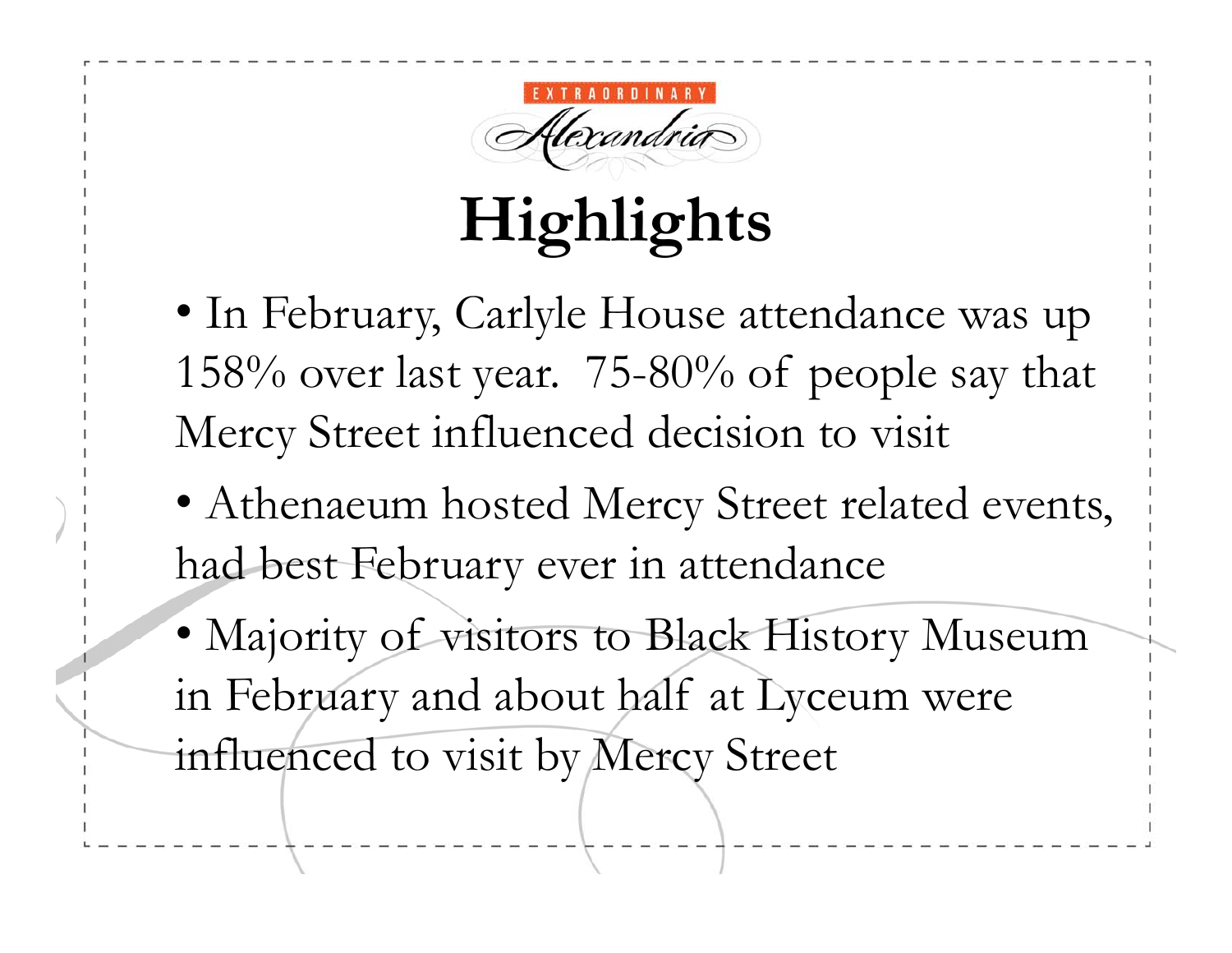

• One-third of visitors to Gadsby's Tavern Museum and one-quarter of Stabler-Leadbeater Apothecary visitors were influenced by Mercy Street to visit Alexandria

• Tours at Apothecary in Jan/Feb 2016 up 115% and tours at Gadsby's Tavern Museum up 14% over previous available year of 2014 (each were closed part of this period in 2015)